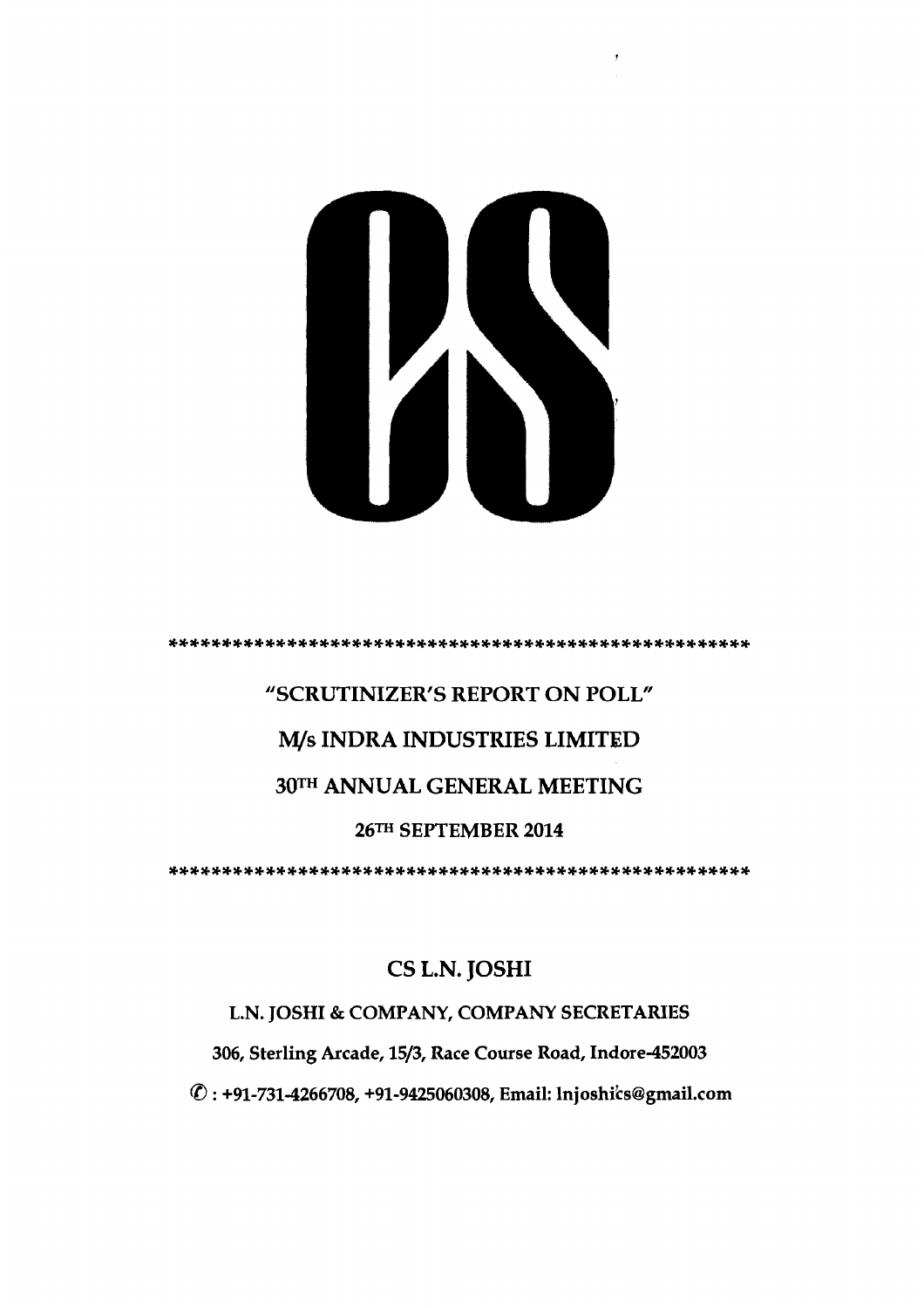

**m** 

**L.N+ JOSHI** & **CO. 306, Sterling.Atcade, 3rd Floor, 1513, Race Course Road, Opp. IDA Building, Indore-452 003 (M.P.) PRACTISING COMPANY SECRETARY Ph.:(0731) 4266708, E-mail** : **InjoshicsQgmail.com** 

## FORM NO. MGT-13 Report of Scrutinizer

[Pursuant to Section 109 of the Companies Act, 2013 and Rule 21(2) of Companies (Management and Administration) Rules, 20141

**To,** 

## **The Chairman,**

**3oth Annual General Meeting, lndra Industries Limited, 406, Airen Heights, Opp. Orbit Mall, Scheme No.54, Vijay Nagar, A.B. Road, lndore-452010 (M.P.)** 

Poll Report on 30<sup>th</sup> Annual General Meeting of the members of Indra Industries Limited held on Friday, 26<sup>th</sup> September, 2014 at registered office of the company situated at 406, Airen Heights, Opp. Orbit Mall, Scheme No.54, Vijay Nagar, A,B. Road, Indore-452010 (M.P.) at 10.00 A.M.

Dear Sir,

I, L.N. Joshi, Practicing Company Secretary, appointed as Scrutinizer for the purpose of the poll taken on the below mentioned resolution(s), at the  $30<sup>th</sup>$  Annual General Meeting of the Equity Shareholders of Indra Industries Limited held on Friday,  $26<sup>th</sup>$  September, 2014 at registered office of the company situated at 406, Airen Heights, Opp. Orbit Mall, Scheme No.54, Vijay Nagar, A.B. Road, Indore-452010 (M.P.) at 10.00 A.M. submit our report as under:

- 1. After the time fixed for closing of poll by the Chairman, one ballot box kept for polling was locked in my presence with due identification marks placed by me.
- 2. The locked ballot box was subsequently opened in my presence of two witness and poll papers were diligently scrutinized. The poll papers were reconciled with the records maintained by the Company/Registrar and Transfer Agent of the Company and the authorizations lodged with the Company.



Cont..2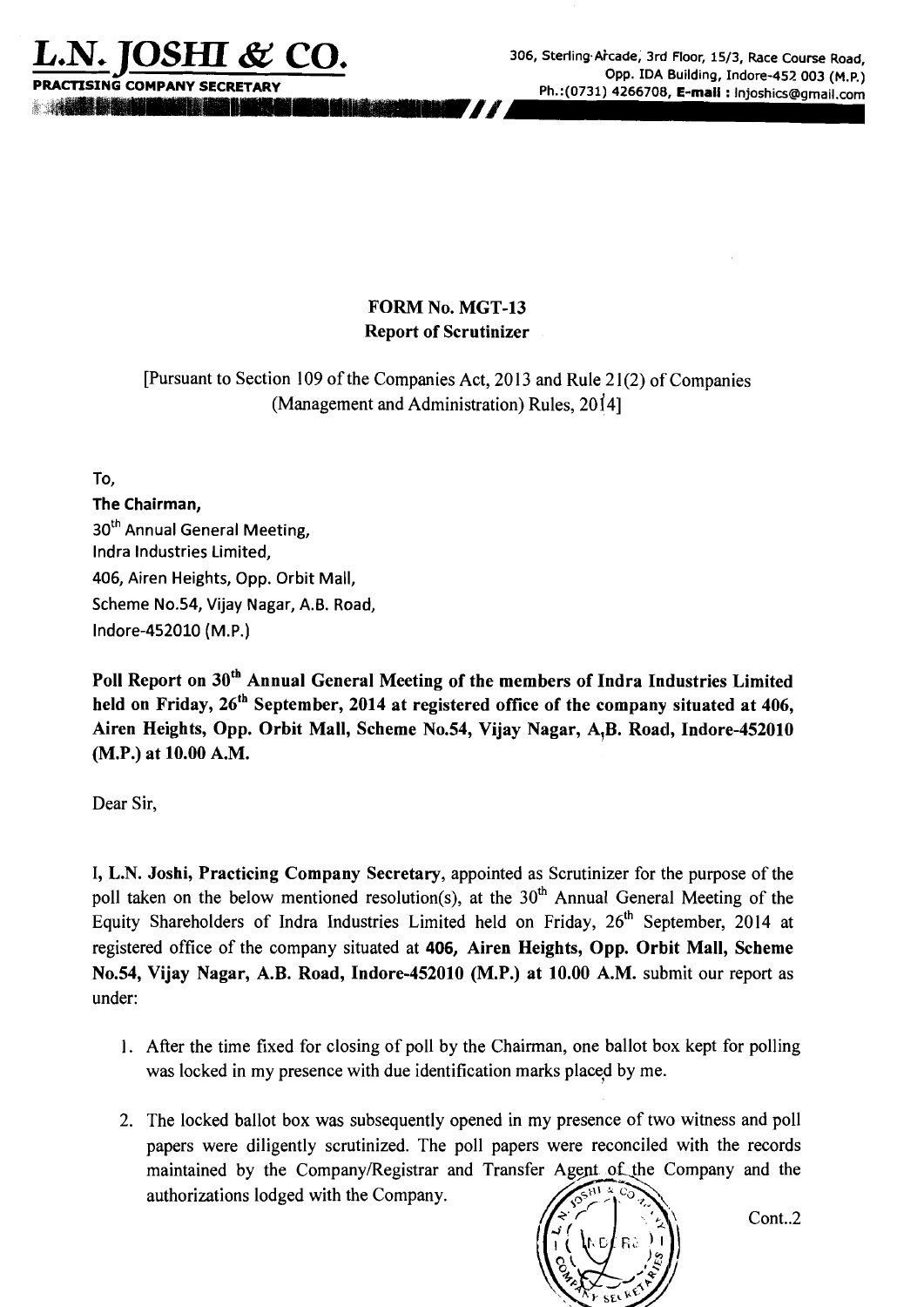- 3. I found one poll paper invalid.
- 4. The result of the poll is as under:

#### **Item No. 1 of AGM Notice-Ordinary Resolution**

Adoption of Audited Balance Sheet as at 31'' March, 2014 and Statement of Profit & Loss Account for the year ended on that date together with the Report of the Board of Directors and the Auditors thereon.

(I) Voted in favour of resolution:

| Voted in favour of resolution:                                  |                                          |                                          |
|-----------------------------------------------------------------|------------------------------------------|------------------------------------------|
| Number of Members<br>present and voting<br>(in person or proxy) | Number of votes cast by<br>them (Shares) | % of total number of<br>valid votes cast |
|                                                                 | 004200                                   | 100%                                     |

(11) Voted against the resolution:

| Number of Members<br>present and voting<br>(in person or proxy) | Number of votes cast by<br>them (Shares) | \% of total number of<br>valid votes cast |
|-----------------------------------------------------------------|------------------------------------------|-------------------------------------------|
|                                                                 | NH                                       | NII                                       |

#### (111) Invalid Votes:

| Total number of members whose votes | Total number of votes cast by |
|-------------------------------------|-------------------------------|
| were declared invalid               | them (Shares)                 |
|                                     | 3500                          |

## **Item No. 2 of AGM Notice** - **Ordinary Resolution** '

Appointment of Smt. Astha Devi lain (DIN: 00408555), who retires by rotation and being eligible, offers herself for re-appointment.

(I) Voted in favour of resolution:

| <b>Number of Members</b><br>present and voting<br>(in person or proxy) | Number of votes cast by<br>them (Shares) | % of total number of<br>valid votes cast                                   |
|------------------------------------------------------------------------|------------------------------------------|----------------------------------------------------------------------------|
|                                                                        | 1004200                                  | 00%                                                                        |
|                                                                        |                                          | $c_{\mathbf{Q}_{\mathbf{Z},\mathbf{X}}}$<br>$\sim$ $S^H$<br><b>P</b> SELFE |

 $Cont., 3$ 

ý.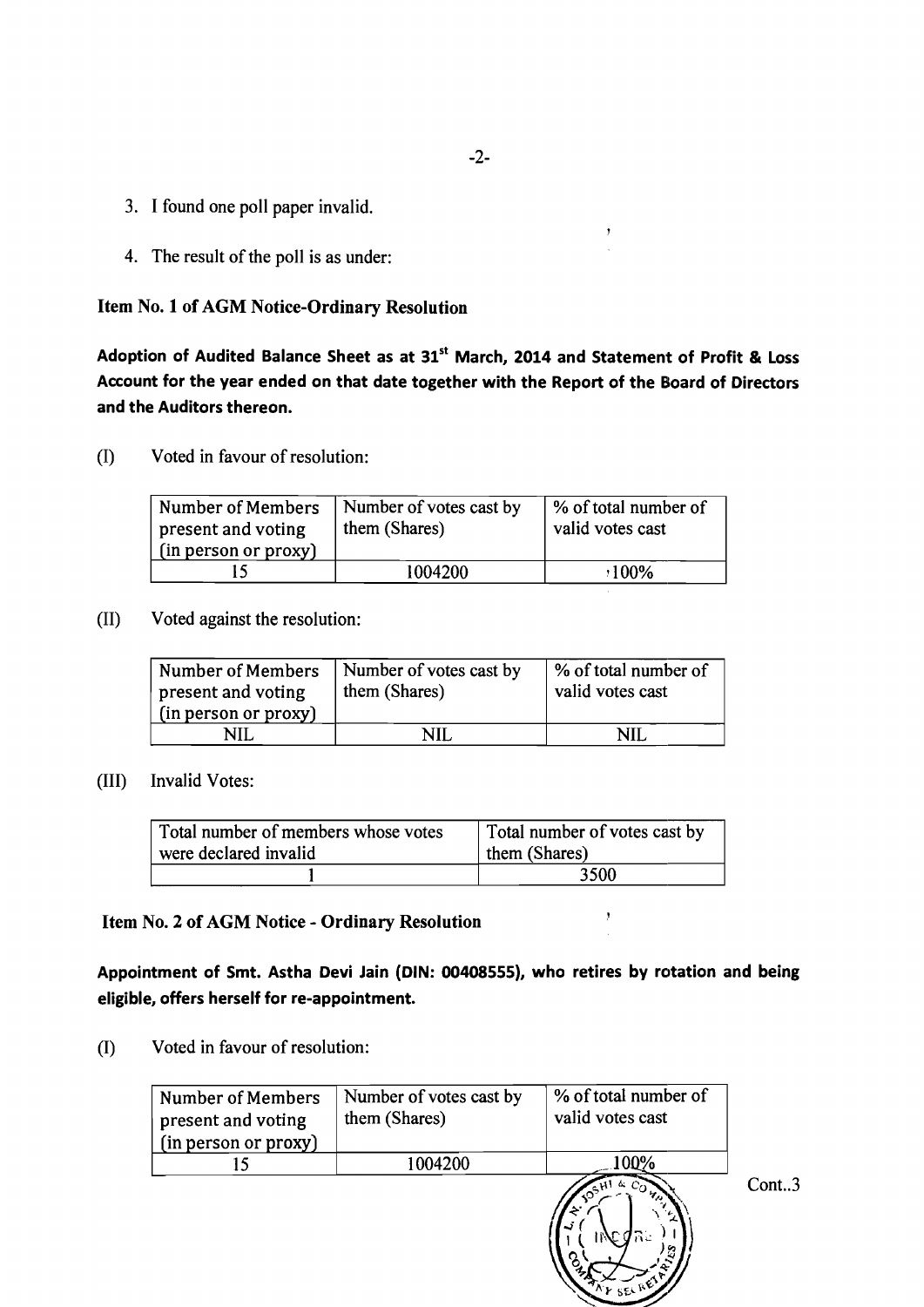y

## **(11)** Voted against the resolution:

| Voted against the resolution:                  |                                          |                                          |
|------------------------------------------------|------------------------------------------|------------------------------------------|
| <b>Number of Members</b><br>present and voting | Number of votes cast by<br>them (Shares) | % of total number of<br>valid votes cast |
| (in person or proxy)                           |                                          |                                          |
| NII.                                           | NH.                                      | NII                                      |

#### (111) Invalid Votes:

| Invalid Votes:                                               |                                                |
|--------------------------------------------------------------|------------------------------------------------|
| Total number of members whose votes<br>were declared invalid | Total number of votes cast by<br>them (Shares) |
|                                                              | つくい                                            |

#### **Item No. 3 of AGM'Notice -Ordinary Resolution**

## Appointment of M/s P.K. Shishodiya & Co., Chartered Accountants, (FRN No 03233C) as **statutory Auditor of the Company.**

(I) Voted in favour of resolution:

| Number of Members<br>present and voting<br>(in person or proxy) | Number of votes cast by<br>them (Shares) | \% of total number of<br>valid votes cast |
|-----------------------------------------------------------------|------------------------------------------|-------------------------------------------|
|                                                                 | 1004200                                  | 100%                                      |

# (II) Voted against the resolution:  $\,$ ,

| Voted against the resolution:                                          |                                          |                                          |
|------------------------------------------------------------------------|------------------------------------------|------------------------------------------|
| <b>Number of Members</b><br>present and voting<br>(in person or proxy) | Number of votes cast by<br>them (Shares) | % of total number of<br>valid votes cast |
| NH.                                                                    | NH.                                      | NII                                      |

 $\ddot{\phantom{a}}$ 

## (111) Invalid Votes:

| Total number of members whose votes | Total number of votes cast by |
|-------------------------------------|-------------------------------|
| were declared invalid               | them (Shares)                 |
|                                     | 3500                          |



Cont..4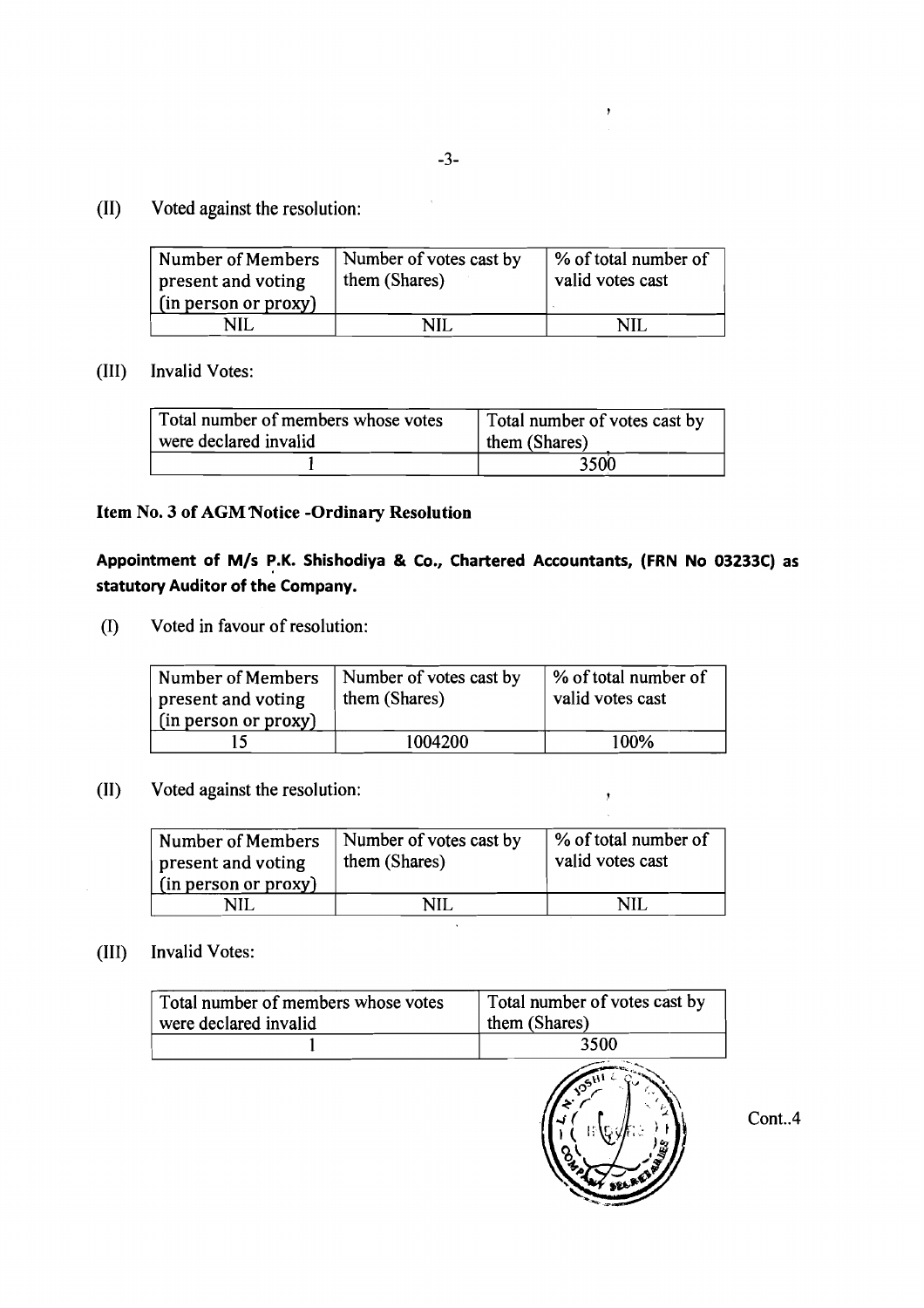$\sim 10$ 

#### **Item No. 4 of AGM Notice** - **Ordinary Resolution**

## **Appointment of Shri Tilak Chitta (DlN:06537054), as an lndependent Director of the Company.**

r

 $\ddot{\phantom{a}}$ 

(I) Voted in favour of resolution:

| Number of Members<br>present and voting<br>(in person or proxy) | Number of votes cast by<br>them (Shares) | % of total number of<br>valid votes cast |
|-----------------------------------------------------------------|------------------------------------------|------------------------------------------|
|                                                                 | 1004200                                  | 100%                                     |

(11) Voted against the resolution:

| Number of Members<br>present and voting<br>(in person or proxy) | Number of votes cast by<br>them (Shares) | % of total number of<br>valid votes cast |
|-----------------------------------------------------------------|------------------------------------------|------------------------------------------|
| NII.                                                            | NII                                      | NIL.                                     |

(111) Invalid Votes:

| <b>Invalid Votes:</b>                                        |                                                |
|--------------------------------------------------------------|------------------------------------------------|
| Total number of members whose votes<br>were declared invalid | Total number of votes cast by<br>them (Shares) |
|                                                              | 3500                                           |

#### **Item No. 5 of AGM Notice** - **Ordinary Resolution**

## **Appointment of Smt. Sanjali Srimati Jain (DIN: 06909199), as an lndependent Director of the Company.**

(I) Voted in favour of resolution:

| Number of Members<br>present and voting<br>(in person or proxy) | Number of votes cast by<br>them (Shares) | % of total number of<br>valid votes cast |
|-----------------------------------------------------------------|------------------------------------------|------------------------------------------|
|                                                                 | 1004200                                  | 100%                                     |

#### (11) Voted against the resolution:

| <b>Number of Members</b><br>present and voting<br>(in person or proxy) | Number of votes cast by<br>them (Shares) | % of total number of<br>valid votes cast<br><b>Contract Contract</b> |
|------------------------------------------------------------------------|------------------------------------------|----------------------------------------------------------------------|
|                                                                        | VН                                       |                                                                      |
|                                                                        |                                          |                                                                      |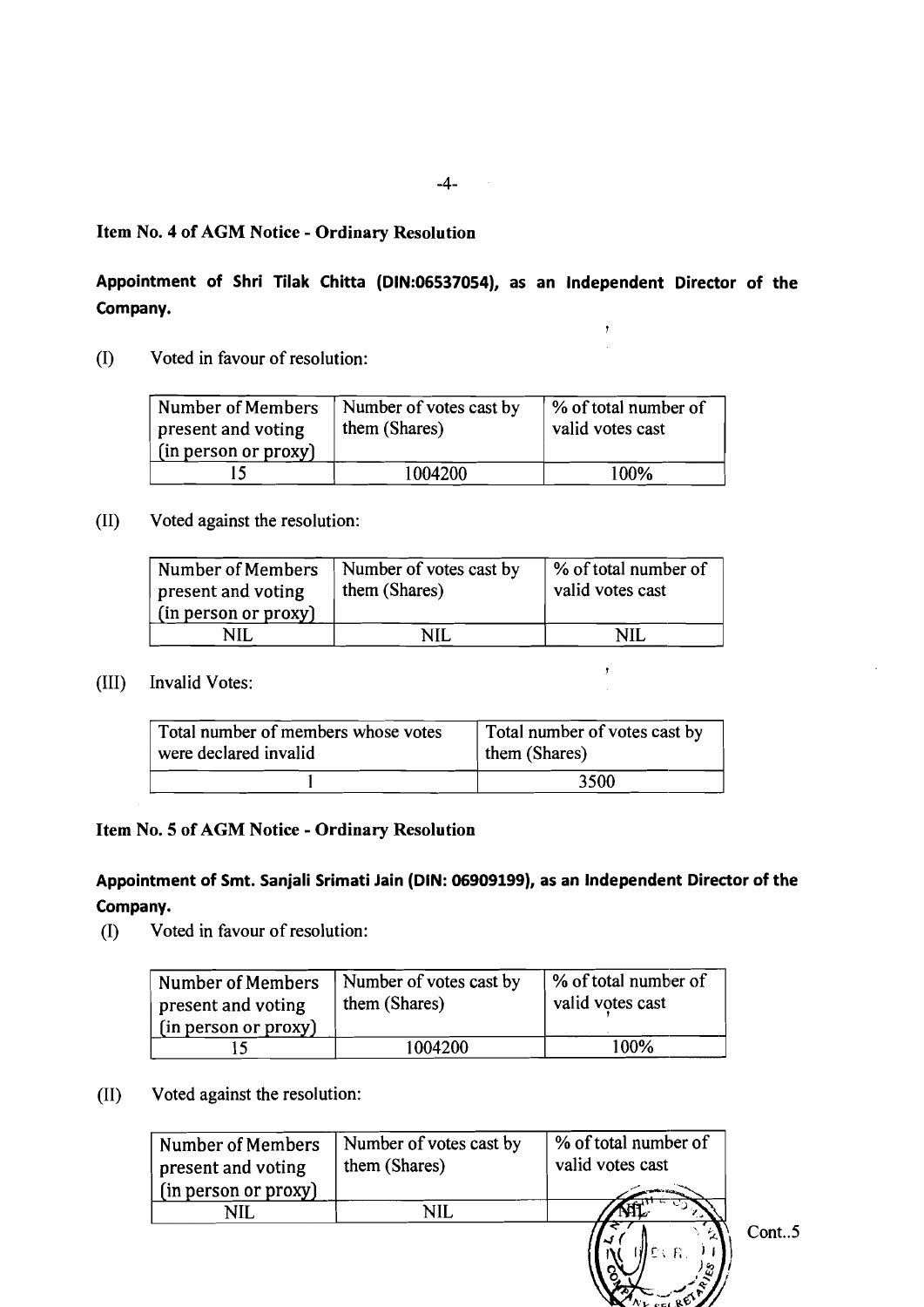#### (111) Invalid Votes:

| Total number of members whose votes | Total number of votes cast by |  |
|-------------------------------------|-------------------------------|--|
| were declared invalid               | them (Shares)                 |  |
|                                     | 3500                          |  |

#### **Item No. 6 of AGM Notice** - **Special Resolution**

**Creation of mortgage and/or charge on all or any of the movable and/ or immovable properties of the Company.** 

(I) Voted in favour of resolution:

| Number of Members<br>present and voting<br>(in person or proxy) | Number of votes cast by<br>them (Shares) | % of total number of<br>valid votes cast |
|-----------------------------------------------------------------|------------------------------------------|------------------------------------------|
|                                                                 | 1004200                                  | 100%                                     |

#### (11) Voted against the resolution:

| Number of Members<br>present and voting<br>(in person or proxy) | Number of votes cast by<br>them (Shares) | % of total number of<br>valid votes cast |
|-----------------------------------------------------------------|------------------------------------------|------------------------------------------|
|                                                                 |                                          |                                          |

#### (111) Invalid Votes:

| Invalid Votes:                                               |                                                |
|--------------------------------------------------------------|------------------------------------------------|
| Total number of members whose votes<br>were declared invalid | Total number of votes cast by<br>them (Shares) |
|                                                              | 3500                                           |

#### **Item No. 7 of AGM Notice -Special Resolution**

Authorization to Board of Directors to obtain loans/ borrowings under section 180 (1)(c) & 2 **of the Companies Act, 2013.** 

(I) Voted in favour of resolution:

| Voted in favour of resolution:<br>Number of Members<br>present and voting<br>(in person or proxy) | Number of votes cast by<br>them (Shares) | % of total number of<br>valid votes cast |       |
|---------------------------------------------------------------------------------------------------|------------------------------------------|------------------------------------------|-------|
| 15                                                                                                | 1004200                                  | $\mathbf{H}^{1,4}$                       |       |
|                                                                                                   |                                          | ್ಕ್                                      | Cont6 |

 $\lambda$